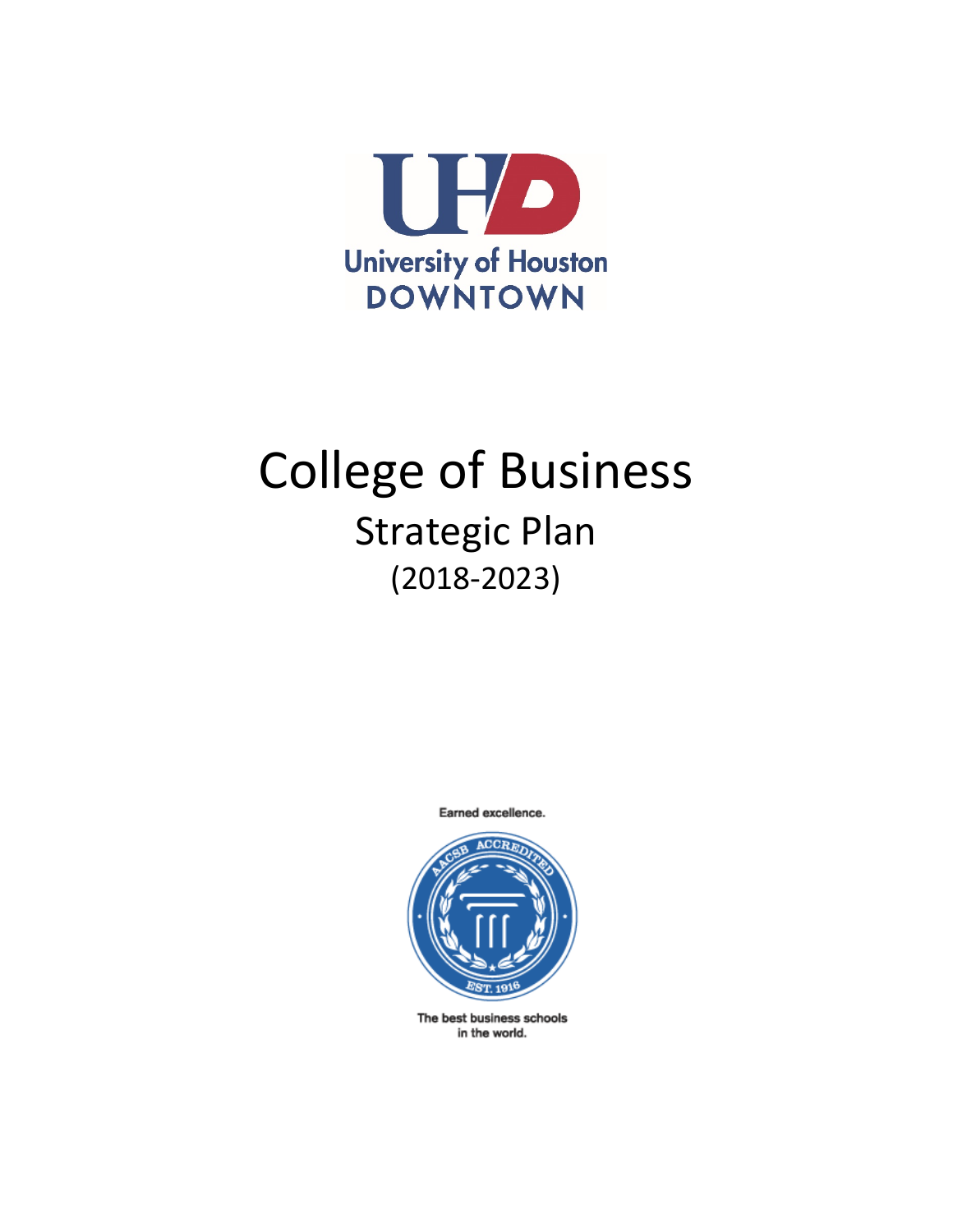# **Mission Statement**

The AACSB accredited College of Business provides reality-based education that enables a diverse\* student body to advance intellectually, professionally, and financially. We create student-focused learning environments and engage in predominantly applied research that contributes to educational excellence, and business and industry practices.

\*Diversity at UHD includes demographic factors such as ethnicity, race, and age. In addition, there is diversity in the quality of their academic preparation since approximately 85% of the students transfer from another institution.

# **Shared Values**

- **Professionalism**: the high standard expected from individuals who are well trained in a particular area of expertise that includes respect for another's commitment to the common purpose and ability to work toward it.
- **Commitment**: the willingness and aspiration to make efficient use of available resources in order to achieve common goals.
- **Inclusivity**: tolerance of different points of view and actively eliciting and objectively evaluating input from all stakeholders to reach a shared outcome.
- **Innovation**: the skills and ability to produce new ideas and practices or improve existing ones.
- **Transparency**: the willingness to openly share and timely communicate decisions, policies and practices.
- **Integrity**: the quality of being honest, having strong moral principles, holding oneself accountable, and the belief that others will do the same.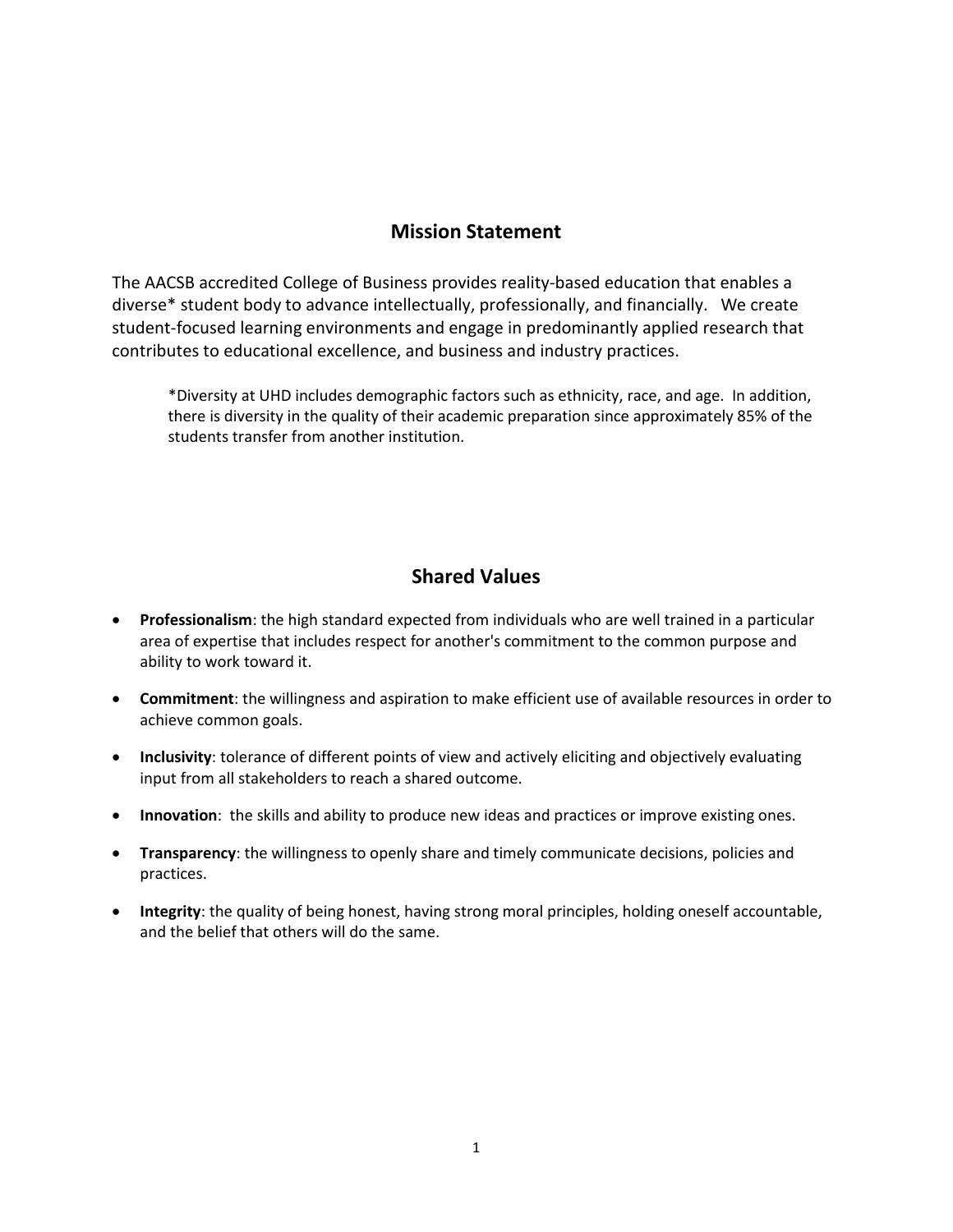# **Proposed Goals and Objectives**

- 1. Increase student success in their academic and professional lives.
	- a. By 2022, at least 70% of undergraduate students and 80% of graduate students will achieve stated learning outcomes*[1](#page-2-0)* established by the MDCOB for undergraduate and graduate programs<sup>[2](#page-2-1)</sup>, respectively.
	- b. By 2022, at least 70% of undergraduate and graduate students will advance professionally or financially within one year of graduation.
	- c. By 2022, at least 75% of graduating students will express satisfaction with the efforts of the MDCOB Career Office.
	- d. By 2022, at least 70% of effectiveness outcomes<sup>[3](#page-2-2)</sup> established by the MDCOB for operational and support programs<sup>[4](#page-2-3)</sup> will be achieved.
- 2. Increase student enrollment, retention, and graduation in MDCOB programs.
	- a. By 2022, maintain graduate student enrollment at about 1000 students.
	- b. By 2022, achieve and maintain the increase in undergraduate student enrollment at 2% annually.
	- c. By 2022, achieve and maintain a retention rate of 85% and a graduation rate of 85% for both undergraduate and graduate students.
	- d. By 2022, graduate at least 90% of graduate students<sup>5</sup> within 3 years of entering the MBA program and at least 90% of undergraduate students within 3 years of admission to the BBA $<sup>6</sup>$  $<sup>6</sup>$  $<sup>6</sup>$  program.</sup>
	- e. By 2022, at least 80% of undergraduate students and 80% of graduate students will agree that their instructors were responsive to student needs.
- 3. Improve faculty and staff recruitment, performance, and retention.
	- a. Maintain faculty qualification ratios to meet or exceed AACSB standards across all programs and locations.
	- b. By 2022, annually secure an amount equal to at least 4% of total salaries to be distributed to faculty and staff for professional development and research contributing to educational excellence and business and industry practices.
- 4. Increase non-state funding to support academic programs.
	- a. By 2022, double the number of students receiving scholarships.
	- b. By 2022, increase annual donations to the MDCOB by 50%.
	- c. By 2022, achieve and maintain an annual gross income of at least \$1,500,000 coming from continuing education courses.

<span id="page-2-0"></span><sup>&</sup>lt;sup>1</sup> Learning outcomes relate to academic programs (i.e., credentials issued by UHD) that articulate what the student is expected to know, do, or value at the end of a course.

<span id="page-2-1"></span><sup>&</sup>lt;sup>2</sup> An academic program is defined as credentials issued by UHD (i.e., degree or certificate).<br><sup>3</sup> Effectiveness outcomes refer to what a program will do or what groups of faculty or staff will do.

<span id="page-2-2"></span>

<span id="page-2-3"></span><sup>4</sup> Operational and support programs include co-curricular and student support (e.g., Career Center, Continuing Education).

<span id="page-2-4"></span><sup>&</sup>lt;sup>5</sup> In accordance with the graduate admission requirements listed in the 2016-2017 Graduate Catalog.

<span id="page-2-5"></span> $6$  In accordance with the BBA admission requirements listed in the 2016-2017 Undergraduate Catalog.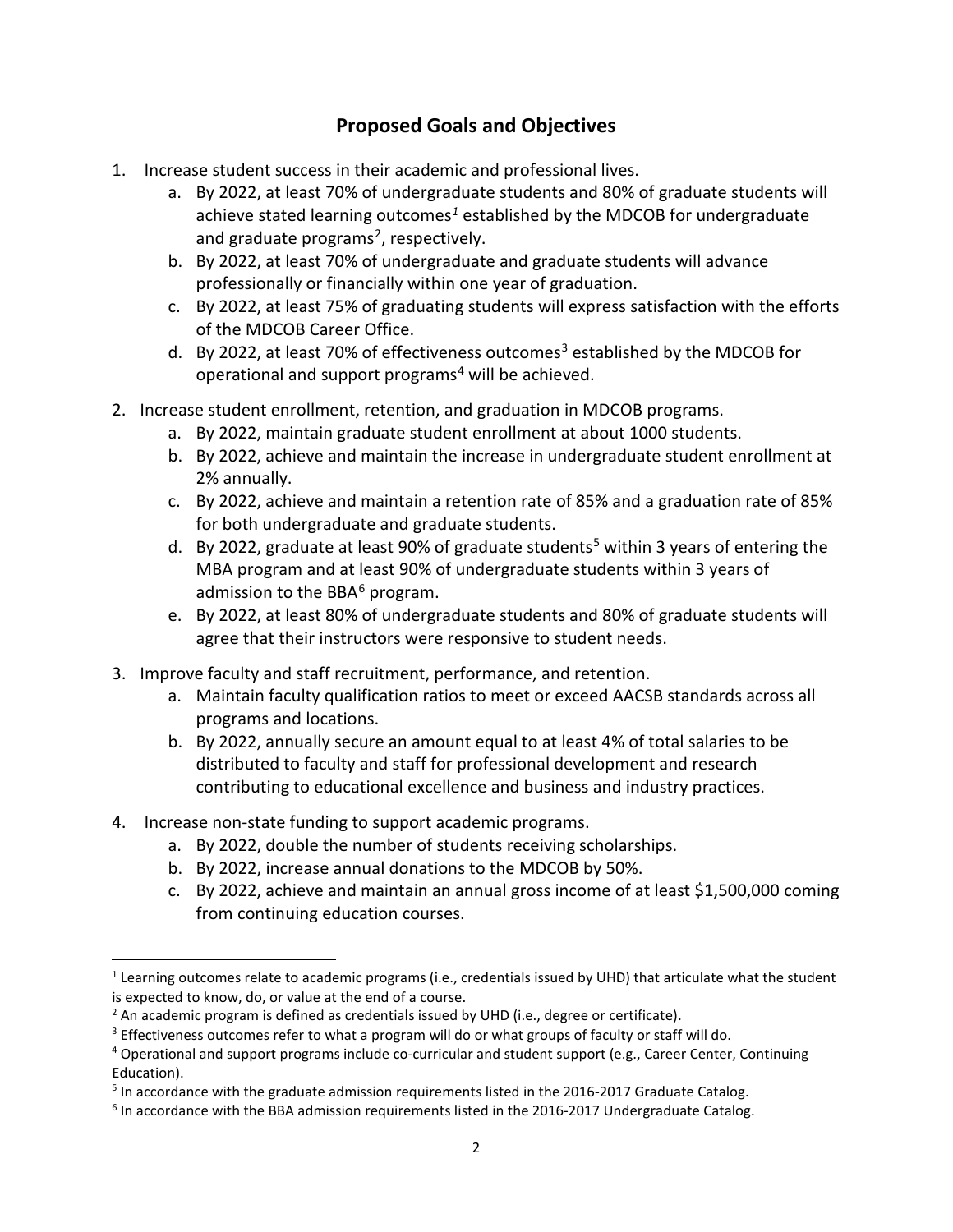## **Figure 1: Mission to Goals Map**

We provide reality-based education that enables a diverse student body to advance intellectually, professionally, and financially.

#### **Goal #1: Increase student success in their academic and professional lives.**

- a. By 2022, at least 70% of undergraduate students and 80% of graduate students will achieve stated learning outcomes established by the MDCOB for undergraduate and graduate programs, respectively.
- b. By 2022, at least 70% of undergraduate and graduate students will advance professionally or financially within one year of graduation.
- c. By 2022, at least 75% of graduates will express satisfaction with the efforts of the MDCOB Career Development Office.
- d. By 2022, at least 70% of effectiveness outcomes established by the MDCOB for operational and support programs will be achieved.

#### **Goal #2: Increase student enrollment, retention, and graduation in MDCOB programs.**

- a. By 2022, maintain graduate student enrollment at about 1000 students.
- b. By 2022, achieve and maintain the increase in undergraduate student enrollment at 2% annually.

## We create student-focused learning environments.

### **Goal #2: Increase student enrollment, retention, and graduation in MDCOB programs.**

- c. By 2022, achieve and maintain a retention rate of 85% and a graduation rate of 85% for both undergraduate and graduate students.
- d. By 2022, graduate at least 90% of graduate students within 3 years of entering the MBA program and at least 90% of undergraduate students within 3 years of admission to the BBA program.
- e. By 2022, at least 80% of undergraduate students and 80% of graduate students will agree that their instructors were responsive to student needs.

#### **Goal #3: Improve faculty and staff recruitment, performance, and retention.**

a. Maintain faculty qualification ratios to meet or exceed AACSB standards across all programs and locations.

#### **Goal #4: Increase non-state funding to support academic programs.**

a. By 2022, double the number of students receiving scholarships.

We engage in predominantly applied research that contributes to educational excellence, and business and industry practices.

#### **Goal #3: Improve faculty and staff recruitment, performance, and retention.**

- a. Maintain faculty qualification ratios to meet or exceed AACSB standards across all programs and locations.
- b. By 2022, annually secure an amount equal to at least 4% of total salaries to be distributed to faculty and staff for professional development and research contributing to educational excellence and business and industry practices.

#### **Goal #4: Increase non-state funding to support academic programs.**

- b. By 2022, increase donations to the MDCOB by 50%.
- c. By 2022, achieve and maintain an annual gross income of at least \$1,500,000 coming from continuing education courses.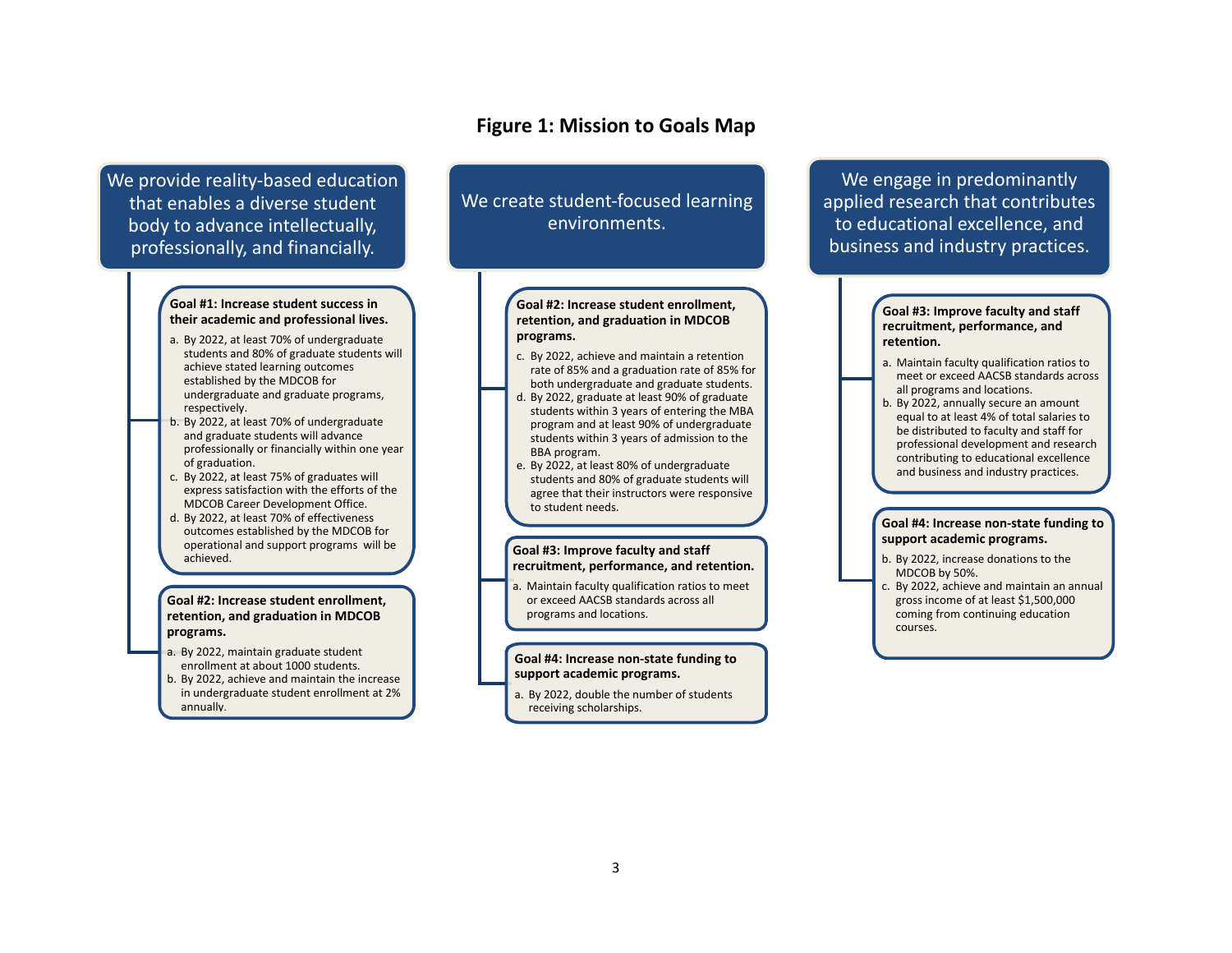# **Core Strategies**

- 1. Enhance teaching effectiveness.\*
- 2. Continuously improving the curriculum.
- 3. Provide services and programs that enhance academic and career opportunities.
- 4. Strengthen the reputation of the MDCOB.
- 5. Invest in faculty and staff excellence.
- 6. Maintain an effective and efficient organizational structure.

\*Teaching effectiveness will be defined by MDCOB faculty

| Goal                                                                               | <b>Core Strategy</b>                                                                                                                                                                                                                                             |
|------------------------------------------------------------------------------------|------------------------------------------------------------------------------------------------------------------------------------------------------------------------------------------------------------------------------------------------------------------|
| 1. Increase student success in their<br>academic and professional lives.           | 1. Enhance teaching effectiveness.<br>2. Continuously improve the curriculum.<br>3. Provide services and programs that enhance<br>academic and career opportunities.<br>4. Strengthen the reputation of the MDCOB.                                               |
| 2. Increase student enrollment,<br>retention, and graduation in MDCOB<br>programs. | 1. Enhance teaching effectiveness.<br>2. Continuously improve the curriculum.<br>3. Provide services and programs that enhance<br>academic and career opportunities.<br>4. Strengthen the reputation of the MDCOB.<br>5. Invest in faculty and staff excellence. |
| 3. Improve faculty and staff<br>recruitment, performance, and<br>retention.        | 5. Invest in faculty and staff excellence.<br>6. Maintain an effective and efficient<br>organizational structure.                                                                                                                                                |
| 4. Increase non-state funding to<br>support academic programs.                     | 2. Continuously improve the curriculum.<br>4. Strengthen the reputation of the MDCOB.<br>5. Invest in faculty and staff excellence.                                                                                                                              |

# **Table 1: Relationship of Goals to Core Strategies**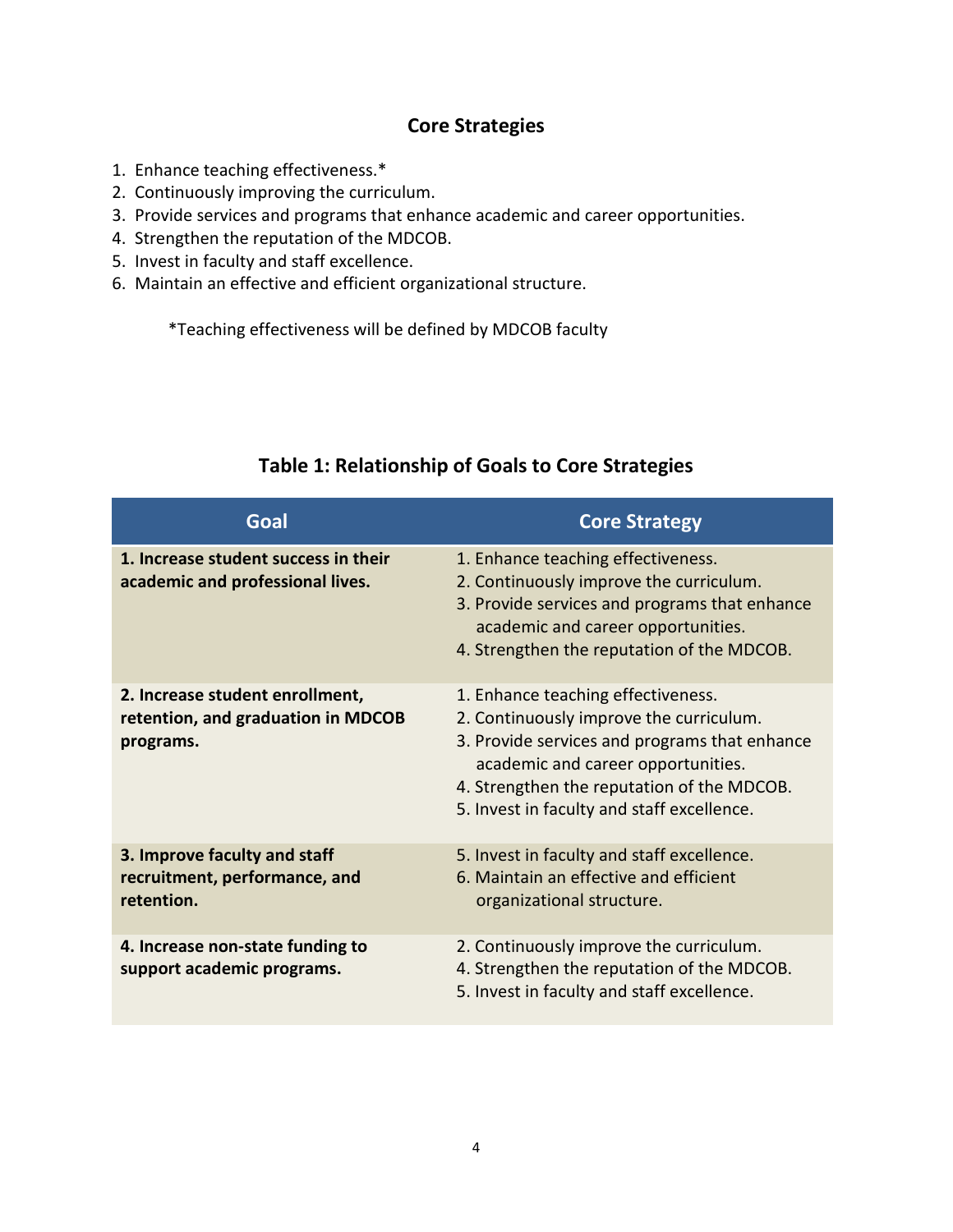# **Tactics for Implementing Core Strategies**

## **Core Strategy #1: Enhance teaching effectiveness.**

Tactic 1.1: Embed reality-based educational activities (e.g. high impact, service learning) in all major fields of study.

Tactic 1.5: Expand our Student-Focused Learning efforts by increasing the quality & quantity of student-student and instructor-student interaction in all courses.

## **Core Strategy #2: Continuously improve the curriculum**

Tactic 2.1: Annually review assessment plans and data by disciplines and support faculty efforts to implement close-the-loop activities.

Tactic 2.2: The faculty will work with the assessment committee and assessment directors to meet the course assessment needs of the MDCOB.

Tactic 2.3: Review and update (if necessary) Learning Objectives for programs to ensure they are meaningful, feasible, measurable, and in line with industry guidance.

## **Core Strategy #3: Provide services and programs that enhance academic and career opportunities.**

Tactic 3.1: Increase student retention rate through student progress monitoring and intervention.

Tactic 3.4: Support the success of student organizations through increased funding and faculty involvement.

Tactic 3.5: Increase the impact of the MDCOB Career Center by identifying and communicating internship and employment opportunities.

Tactic 3.8: Provide new students with an orientation to the MDCOB to facilitate students' success.

Tactic 3.9: Increase the amount of FTIC students that choose a business major.

Tactic 3.10: Increase the amount of community college transfer students into MDCOB by maintaining closer relationships with the community colleges.

*(Note: Some tactics from previous years have been completed and removed from this Strategic Plan, but the numbering scheme has been maintained for continuity.)*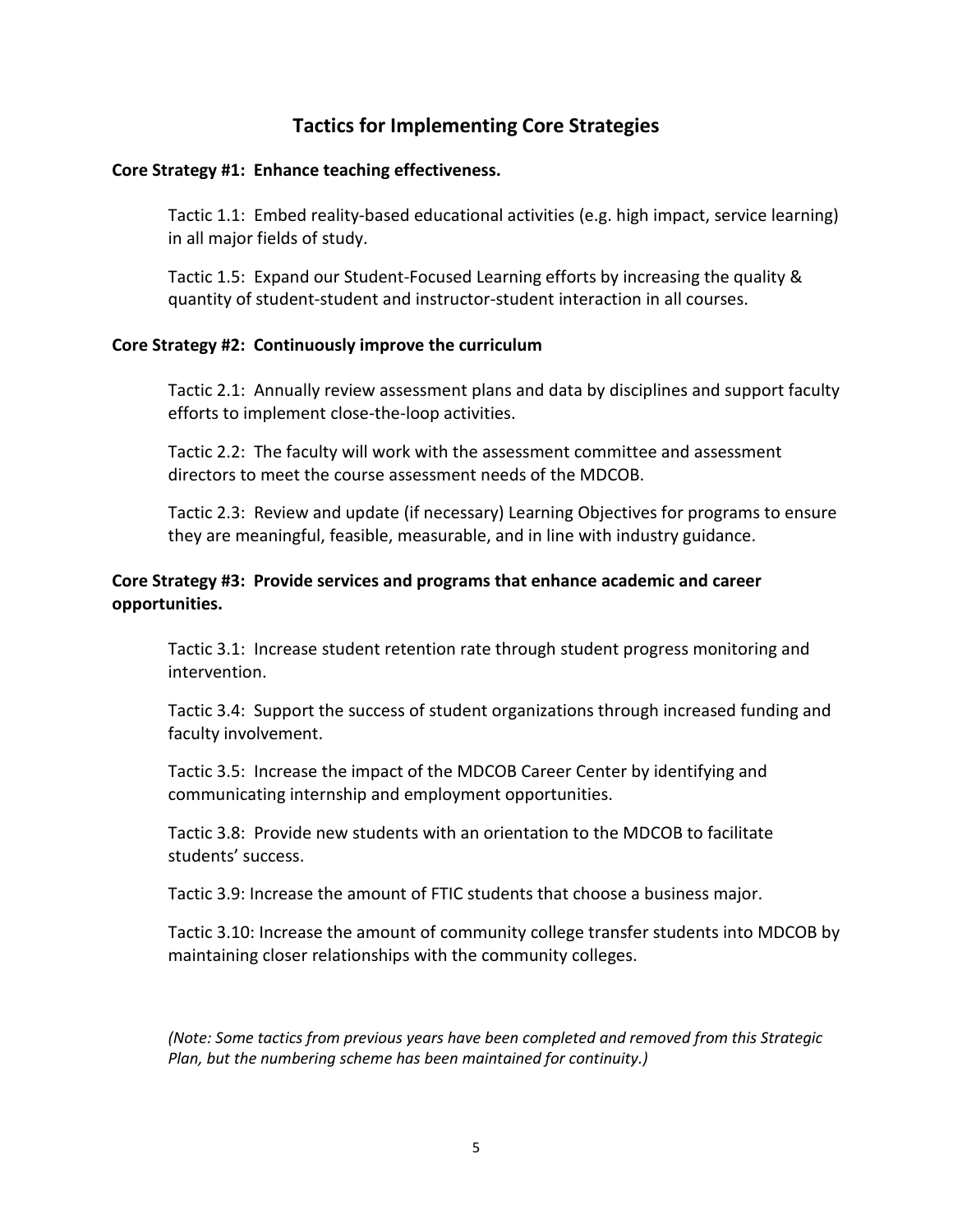## **Core Strategy #4: Strengthen the reputation of the MDCOB.**

Tactic 4.3: Enhance integrated marketing communication campaign that builds and communicates a differentiated brand image (high quality/industry focus).

Tactic 4.5: Restore and re-invigorate a College of Business Advisory Board partly composed of industry representatives with an added focus on supporting the Career Center.

Tactic 4.7: Develop student awareness and college support for Beta Gamma Sigma.

Tactic 4.9: Conduct and periodically review student surveys for continuing study programs to assess and ensure client satisfaction.

## **Core Strategy #5: Invest in faculty and staff excellence.**

Tactic 5.1: Annually review individual faculty workload and make adjustments to ensure performance excellence and job satisfaction.

Tactic 5.2: Provide additional time and incentives for faculty to engage in high-impact research.

Tactic 5.3: Communicate and support opportunities for faculty research consistent with the mission of the college.

Tactic 5.4: Increase the amount of time spent by staff on development related activities.

Tactic 5.5: Increase faculty and staff compensation by pursuing supplemental funding sources.

Tactic 5.6: Increase the amount of external grant funding received.

Tactic 5.7: Monitor and maintain AACSB defined ratios for SA, PA, SP and IP faculty designations.

Tactic 5.9: Increase the amount of time spent by faculty on professional development consistent with the mission of the college by providing additional time and incentives to faculty.

## **Core Strategy #6: Maintain an effective and efficient organizational structure.**

Tactic 6.1: Annually review and update the strategic plan to ensure accomplishment of the MDCOB's mission.

Tactic 6.2: Maintain AACSB accreditation standards on an ongoing basis.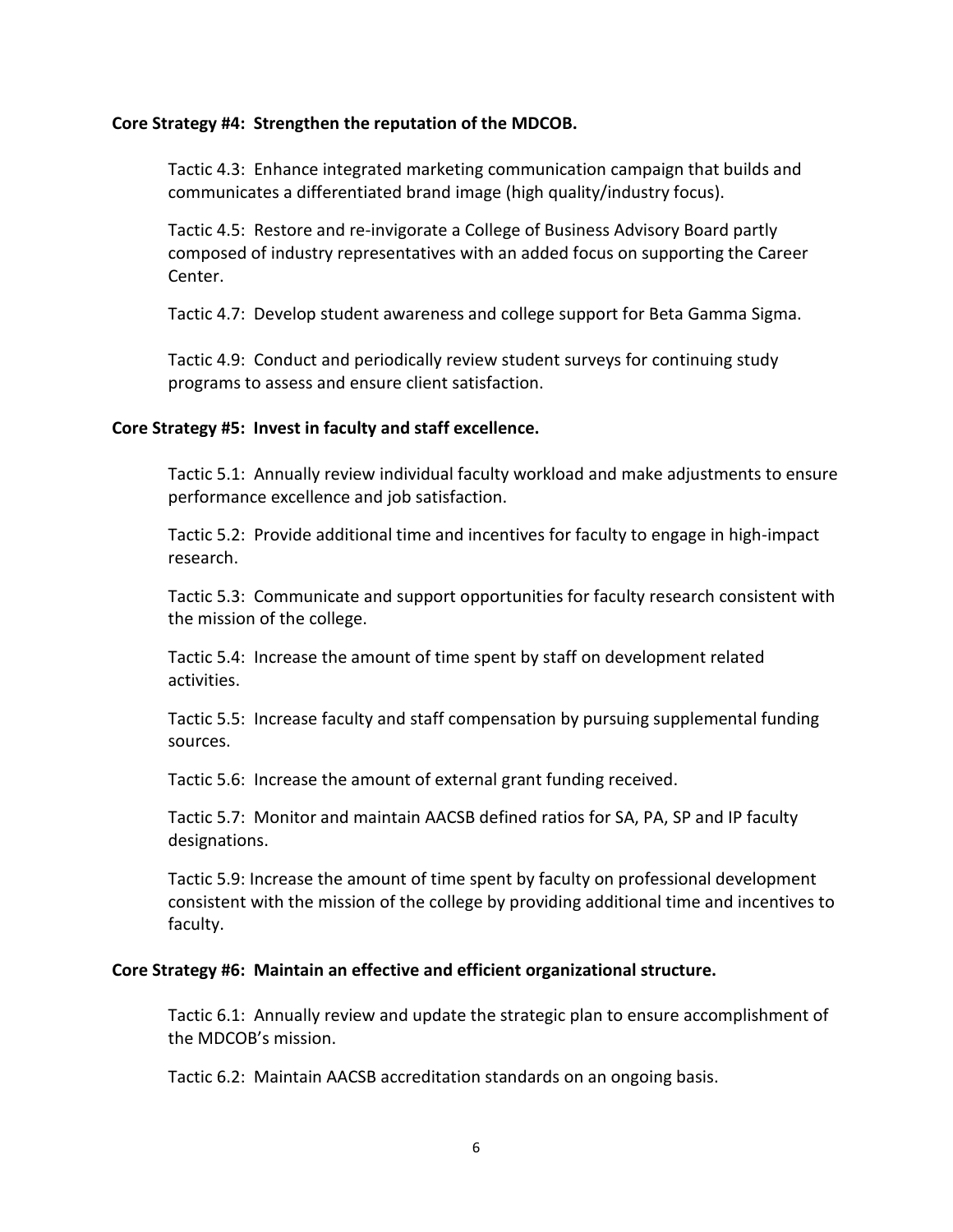Tactic 6.5: Annually review and update the faculty management plan.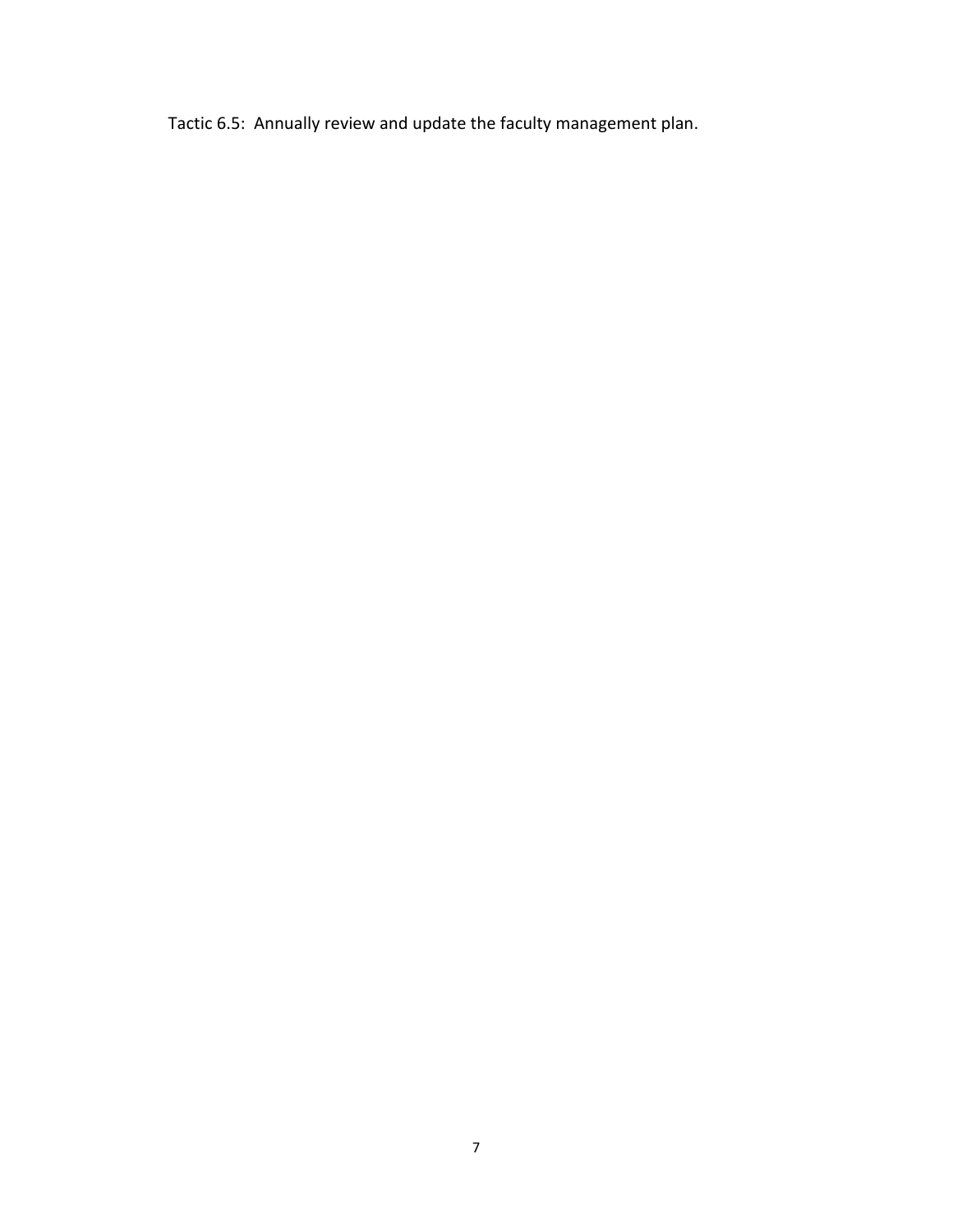## **Figure 2: Mission to Tactics Map for Core Strategies 1, 2 and 3**

We provide reality-based education that enables a diverse student body to advance intellectually, professionally, and financially.

#### **Core strategy #2: Continuously improve the curriculum.**

Tactic 2.1: Annually review assessment plans and data by disciplines and support faculty efforts to implement close-the-loop activities.

Tactic 2.2: The faculty will work with the assessment committee and assessment directors to meet the course assessment needs of the MDCOB.

Tactic 2.3 Review and update (if necessary) Learning Objectives for programs to ensure they are meaningful, feasible, measurable and in line with industry guidance.

#### **Core strategy #3: Provide services and programs that enhance academic and career opportunities.**

Tactic 3.5: Increase the impact of the MDCOB Career Center by identifying and communicating internship and employment opportunities.

Tactic 3.8: Provide new students with an orientation to the MDCOB to facilitate students' success.

## We create student-focused learning environments.

#### **Core strategy #1: Enhance teaching effectiveness.**

Tactic 1.1: Embed reality-based educational activities (e.g. high impact, service learning) in all major fields of study.

Tactic 1.5: Expand our Student-Focused Learning efforts by increasing the quality & quantity of student-student and instructor-student interaction in all courses.

#### **Core strategy #3: Provide services and programs that enhance academic and career opportunities.**

Tactic 3.1: Increase student retention rate through student progress monitoring and intervention.

Tactic 3.4: Support the success of student organizations through increased funding and faculty involvement.

Tactic 3.9: Increase the amount of FTIC students that choose a business major.

Tactic 3.10: Increase the amount of community college transfer students into MDCOB by maintaining closer relationships with the community colleges.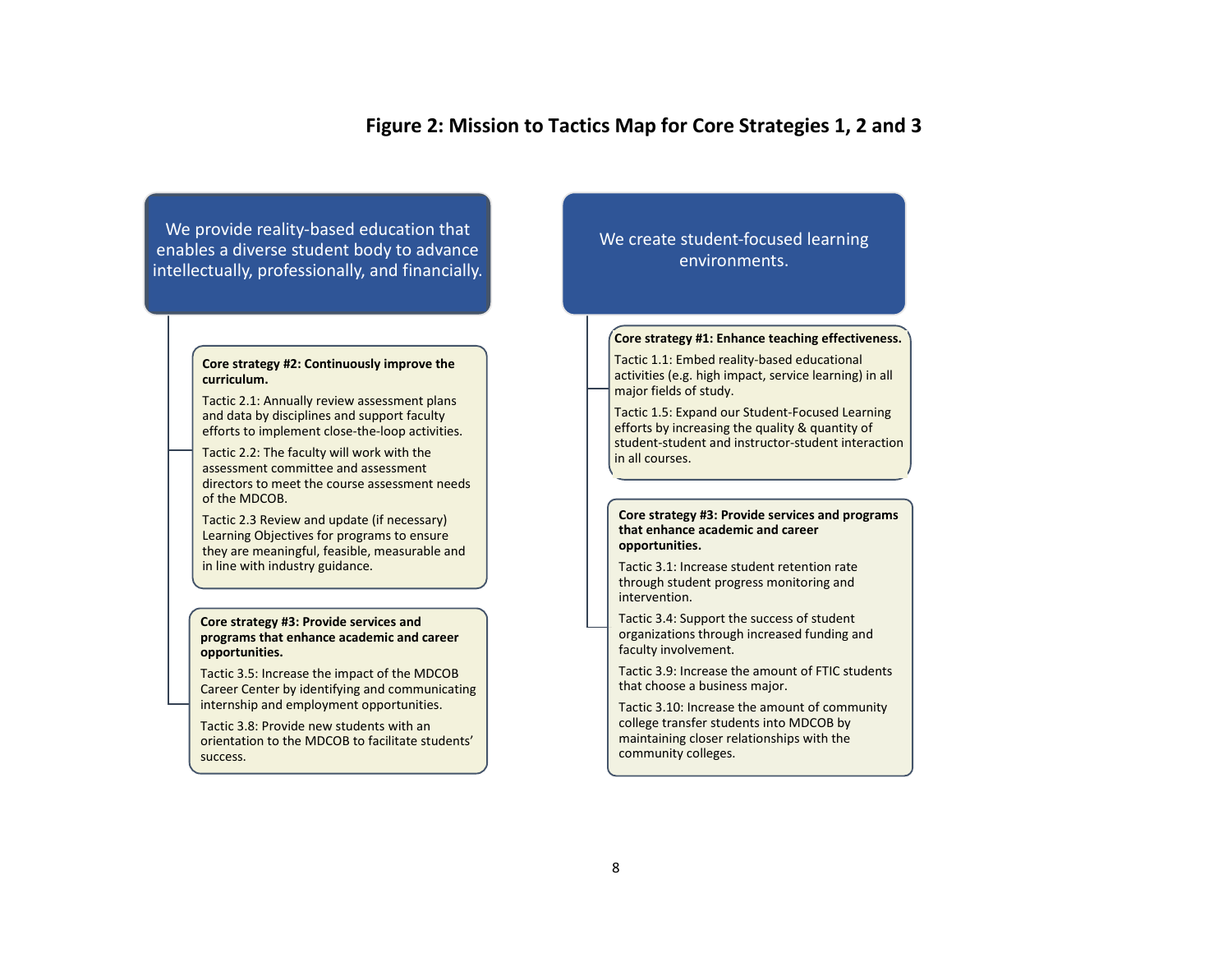

## **Figure 3: Mission to Tactics Map for Core Strategies 4 and 5**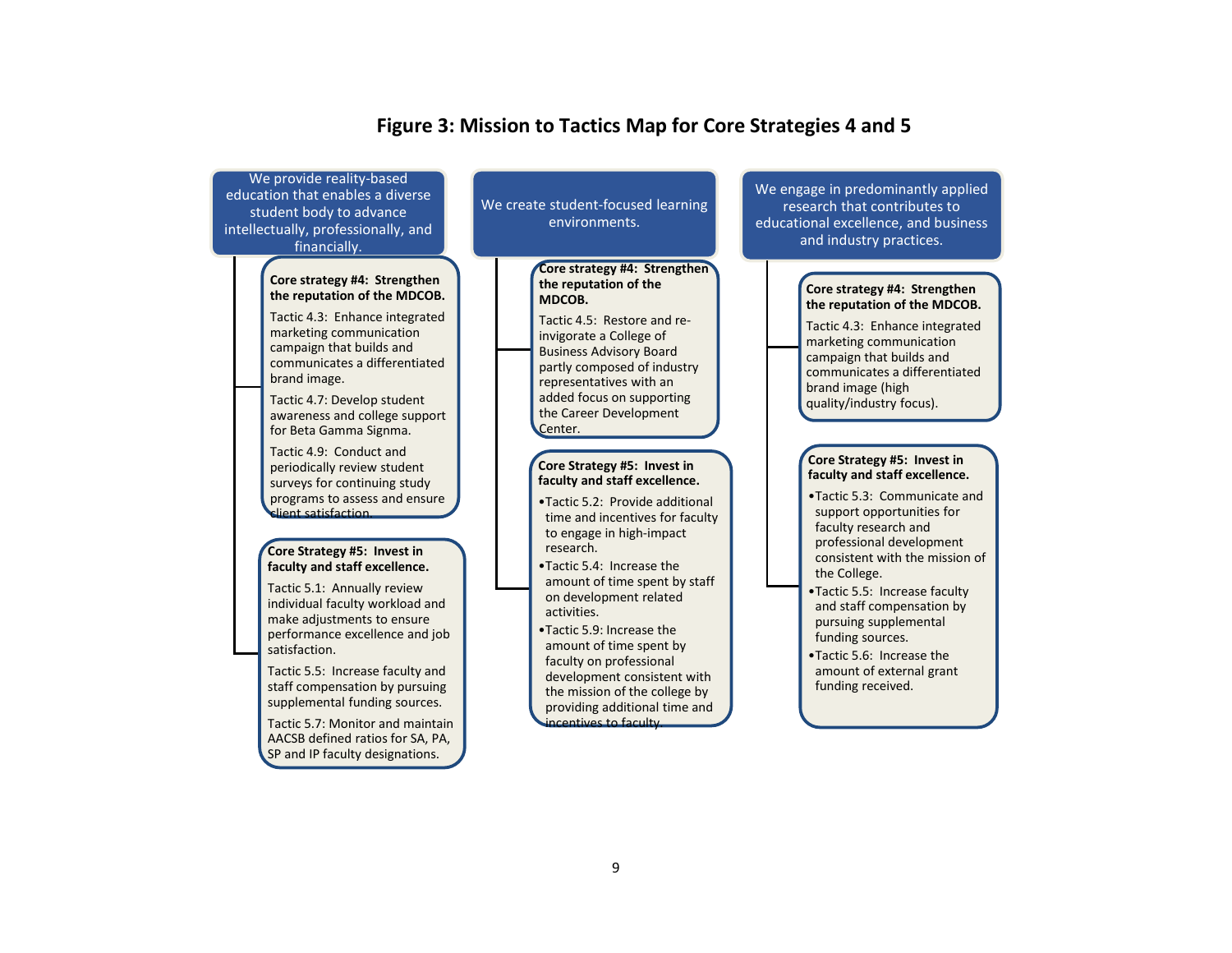All aspects of the COB Mission are supported by core strategy #6 and the five tactics listed for it. An effective and efficient organizational structure is essential to meeting all of the goals and objectives and fulfilling our mission.

| <b>Tactics</b>                  | <b>Objective</b>                                                                                                                                                                                                                |
|---------------------------------|---------------------------------------------------------------------------------------------------------------------------------------------------------------------------------------------------------------------------------|
| 2.1; 2.2; 6.1                   | 1a) By 2022, at least 70% of undergraduate programs and 80% of<br>graduate programs will achieve stated learning and effectiveness<br>outcomes established by the COB for undergraduate and<br>graduate programs, respectively. |
| 1.1; 2.3; 3.1; 3.5; 4.7;<br>6.1 | 1b) By 2022, at least 70% of undergraduate and graduate students<br>will advance professionally or financially within one year of<br>graduation.                                                                                |
| 4.5; 5.1                        | 1c) By 2022, at least 75% of graduates will express satisfaction with<br>the efforts of the MDCOB Career Office.                                                                                                                |
| 1.1; 1.5; 2.1; 2.2; 2.3         | 1d) By 2022, at least 70% of effectiveness outcomes established by<br>the MDCOB for operational and support programs will be<br>achieved.                                                                                       |
| 2.3; 4.3; 6.1                   | 2a) By 2022, maintain graduate student enrollment at about 1000<br>students.                                                                                                                                                    |
| 2.3; 3.9; 3.10; 4.3;<br>5.1     | 2b) By 2022, achieve and maintain the increase in undergraduate<br>student enrollment at 2% annually.                                                                                                                           |
| 3.1; 3.4; 3.8; 6.1              | 2c) By 2022, achieve and maintain a retention rate of 85% and a<br>graduation rate of 85% for both undergraduate and graduate<br>students.                                                                                      |
| 3.1; 6.1                        | 2d) By 2022, graduate at least 90% of graduate students within 3<br>years of entering the MBA program and at least 90% of<br>undergraduate students within 3 years of admission to the BBA<br>program.                          |
| 5.1; 6.1                        | 2e) By 2022, at least 80% of undergraduate students and 80% of<br>graduate students will agree that their instructors were<br>responsive to student needs.                                                                      |

# **Table 2: Relationship of Tactics to Objectives**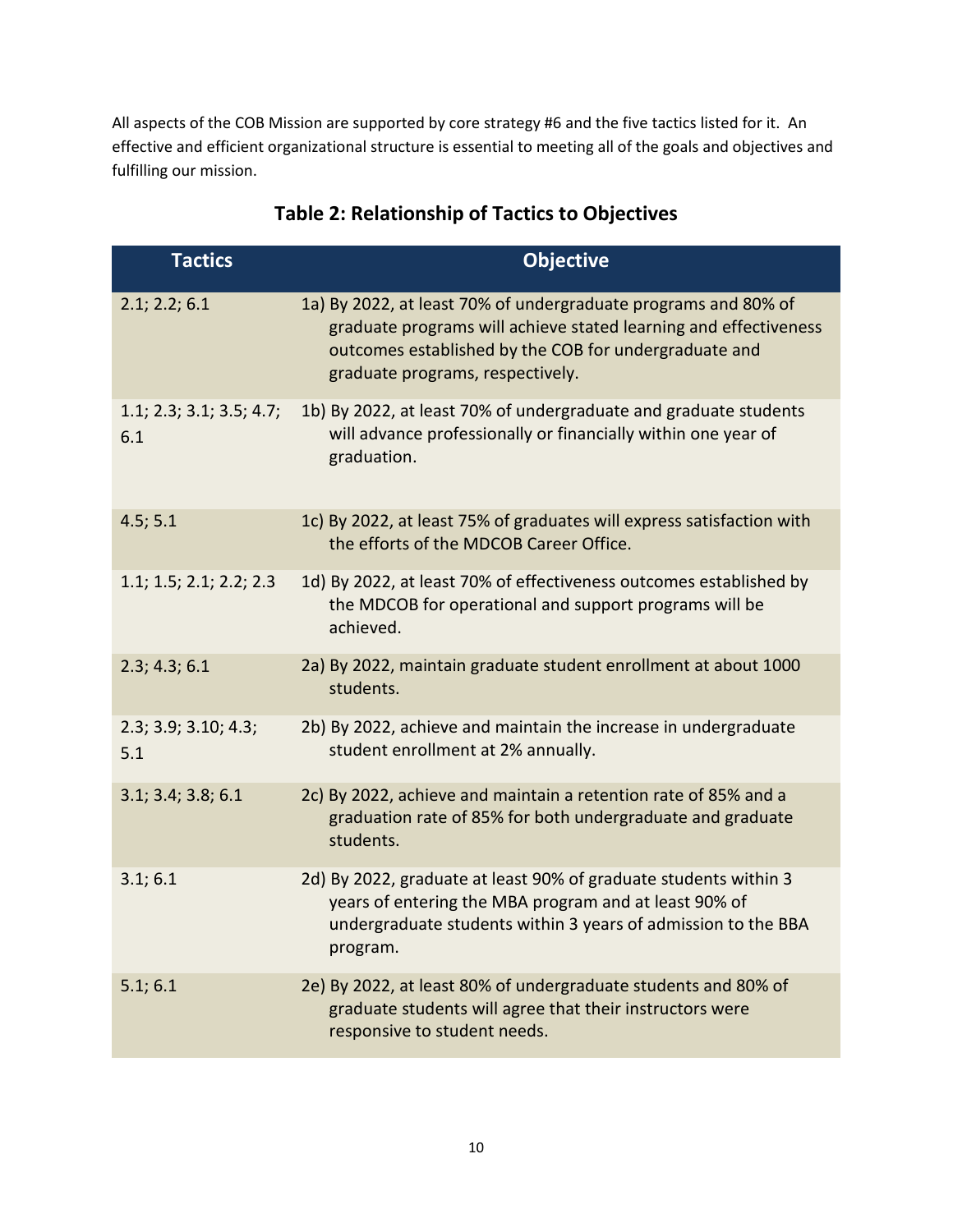| <b>Tactics</b>                                 | <b>Objective</b>                                                                                                                                                                                                                                    |
|------------------------------------------------|-----------------------------------------------------------------------------------------------------------------------------------------------------------------------------------------------------------------------------------------------------|
| 5.1; 5.2; 5.3; 5.5; 5.7;<br>5.9; 6.1; 6.2; 6.5 | 3a) Maintain faculty qualification ratios to meet or exceed AACSB<br>standards across all programs and locations.                                                                                                                                   |
| 4.5; 5.4; 5.5; 5.6; 6.1                        | 3b) By 2022, annually secure an amount equal to at least 4% of total<br>salaries to be distributed to faculty and staff for professional<br>development and research contributing to educational excellence<br>and business and industry practices. |
| 3.9; 3.10; 5.6; 6.1                            | 4a) By 2022, double the number of students receiving scholarships.                                                                                                                                                                                  |
| 4.3; 4.5; 6.1                                  | 4b) By 2022, increase donations to the MDCOB by 50%.                                                                                                                                                                                                |
| 4.9; 6.1                                       | 4c) By 2022, achieve and maintain an annual gross income of at least<br>\$1,500,000 coming from continuing education courses.                                                                                                                       |

*The Mission Statement was formally adopted by COB Faculty on 2/7/2014. The Strategic Plan was formally accepted by the COB Faculty on March 25, 2016. The Revised Strategic Plan was formally accepted by the COB Faculty on March 24, 2017. The Revised Strategic Plan was formally accepted by the COB Faculty on November, 17 2017.*